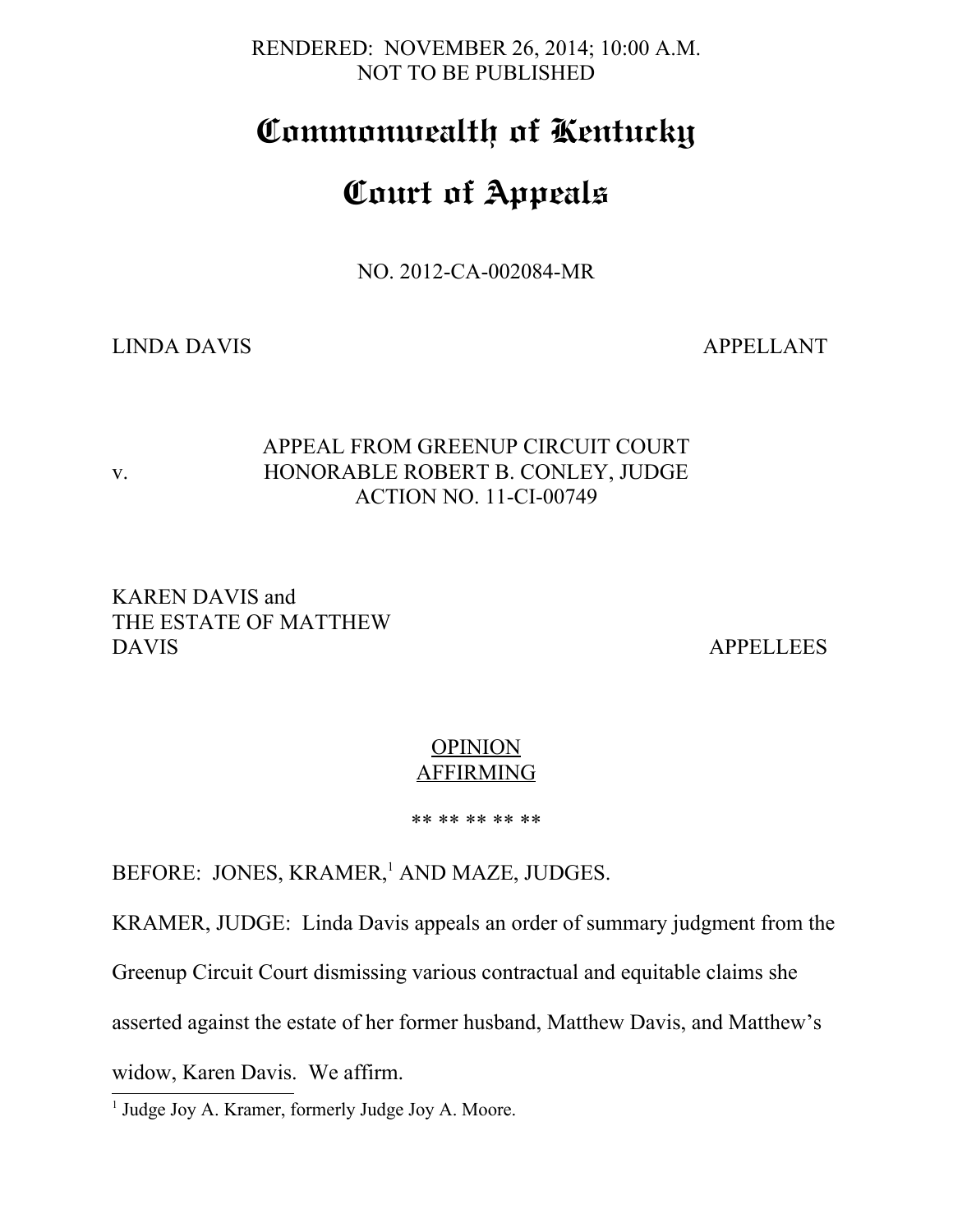The litigation forming the basis of this appeal was originally initiated on November 10, 2011, by Karen Davis and the estate of Matthew Davis against Monumental Life Insurance Company. Matthew had maintained a life insurance policy with Monumental since September 1997, and the object of the underlying proceedings was to compel Monumental to pay \$100,000 representing the proceeds of that policy to Karen, Matthew's widow and designated beneficiary. However, Linda Davis—whom Matthew had divorced prior to marrying Karen—intervened to assert her own claim to the \$100,000 in proceeds. She argued that the insurance policy should be equitably reformed to designate herself rather than Karen as the beneficiary. Alternatively, Linda filed a third-party complaint against Matthew's estate, asserting that if equity did not permit substituting herself as the beneficiary, Matthew's estate was nevertheless liable to her in the amount of \$100,000 for breach of contract.

Linda's theories of recovery, whether characterized as legal or equitable, depended entirely upon the proposition that a "property settlement agreement that she and Matthew executed in their dissolution of marriage proceedings in Wayne Circuit Court constituted a binding and enforceable contract. The agreement was filed in the record and contained the following provision:

3. PROPERTY AND DEBTS:

. . .

F. Respondent [Matthew Davis] agrees to maintain his policy of life insurance with Monumental Life Insurance

-2-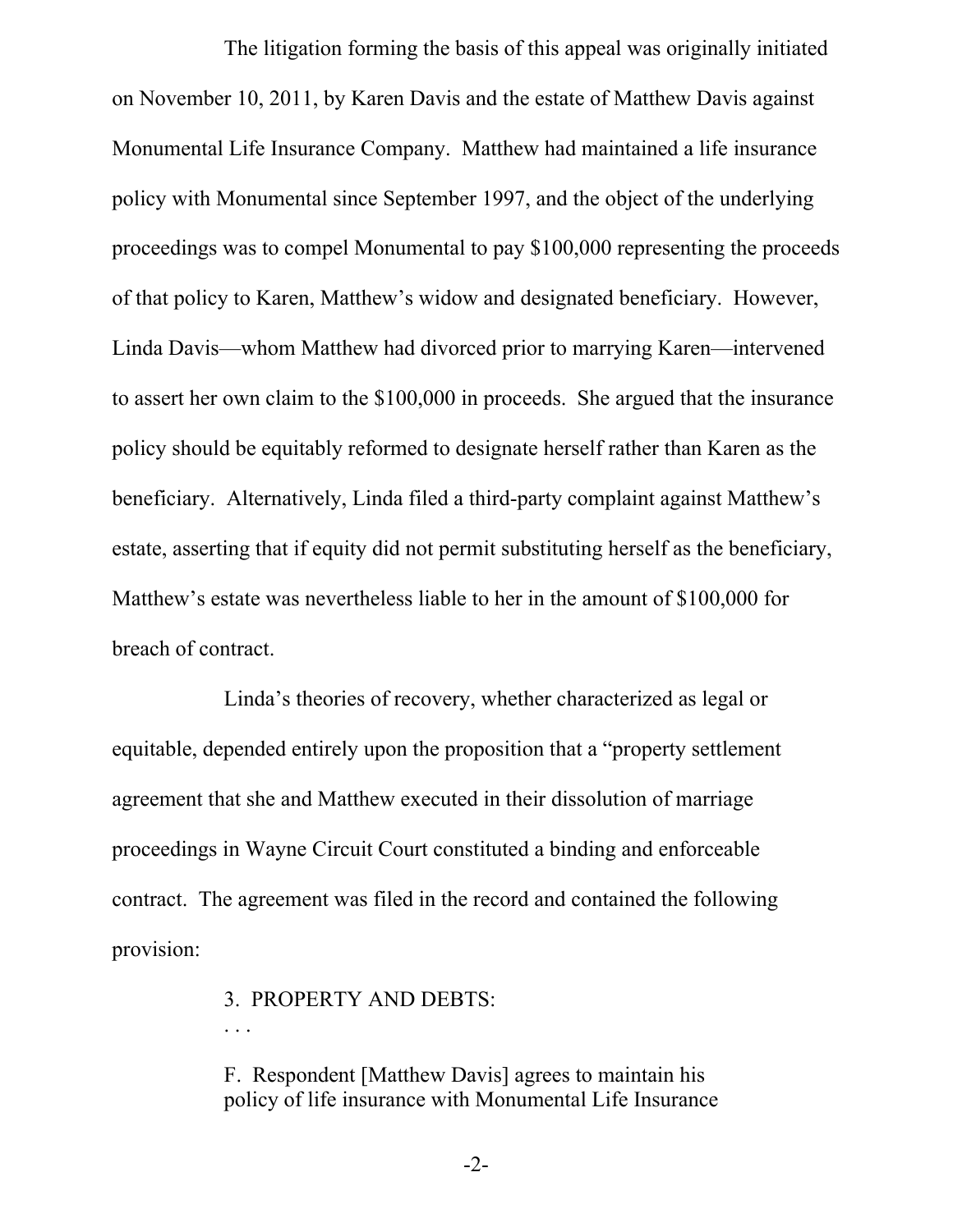Company in the total amount of \$100,000.00 and will keep the Petitioner as the beneficiary.

As this provision would imply, Linda was the original beneficiary of Matthew's life insurance policy with Monumental. Based upon this provision, Linda argued that Matthew had contracted to waive his otherwise absolute right to change the beneficiary of his Monumental policy to someone other than herself. Linda argued that in making this purported waiver, Matthew had granted her an enforceable "vested interest" in the proceeds. This "vested interest" was the right that Linda was seeking to vindicate by intervening and filing her third-party complaint.

In response to Linda's claims, Matthew's estate and Karen both contended that the aforementioned "property settlement agreement" was not a valid contract and, therefore, it granted Linda nothing. One of the reasons they offered in support of their contention--and the reason the Greenup Circuit Court ultimately found dispositive in summarily dismissing the balance of Linda's claims--was that when the Wayne Circuit Court dissolved Matthew's and Linda's marriage on May 27, 2003, its decree of dissolution entered on that date never incorporated or referenced the property settlement agreement, as mandated by Kentucky Revised Statute (KRS) 403.180(4)(a) and (b). This failure, the Greenup Circuit Court reasoned, effectively rendered the "property settlement agreement" a legal nullity.

-3-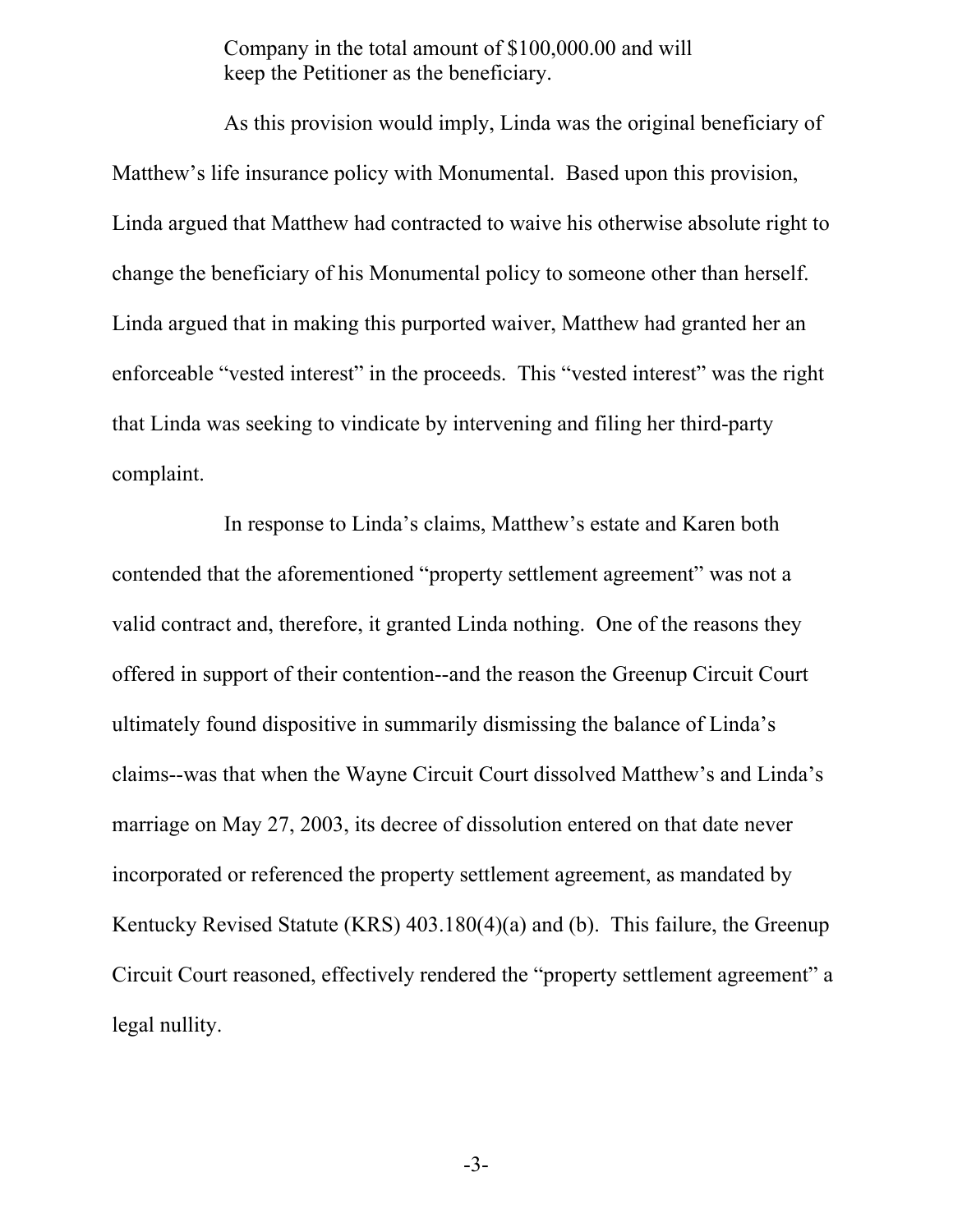Consequently, the issue presented in this appeal is whether the Wayne Circuit Court's failure to incorporate or reference the May 23, 2003 "property settlement agreement" document in its decree of dissolution rendered that document a legal nullity. Upon review, we agree that it did.

The apparent purpose of the May 23, 2003 "property settlement agreement" was to determine the division of marital assets between Matthew and Linda, along with the amount of maintenance Linda would receive, post-divorce. Generally speaking, KRS 403.180 authorizes spouses anticipating divorce to enter into these types of agreements (*i.e.*, "separation agreements"). But, this authorization is limited. In full, the statute provides:

> (1) To promote amicable settlement of disputes between parties to a marriage attendant upon their separation or the dissolution of their marriage, the parties may enter into a written separation agreement containing provisions for maintenance of either of them, disposition of any property owned by either of them, and custody, support and visitation of their children.

> (2) In a proceeding for dissolution of marriage or for legal separation, the terms of the separation agreement, except those providing for the custody, support, and visitation of children, are binding upon the court unless it finds, after considering the economic circumstances of the parties and any other relevant evidence produced by the parties, on their own motion or on request of the court, that the separation agreement is unconscionable.

(3) If the court finds the separation agreement unconscionable, it may request the parties to submit a revised separation agreement or may make orders for the disposition of property, support, and maintenance.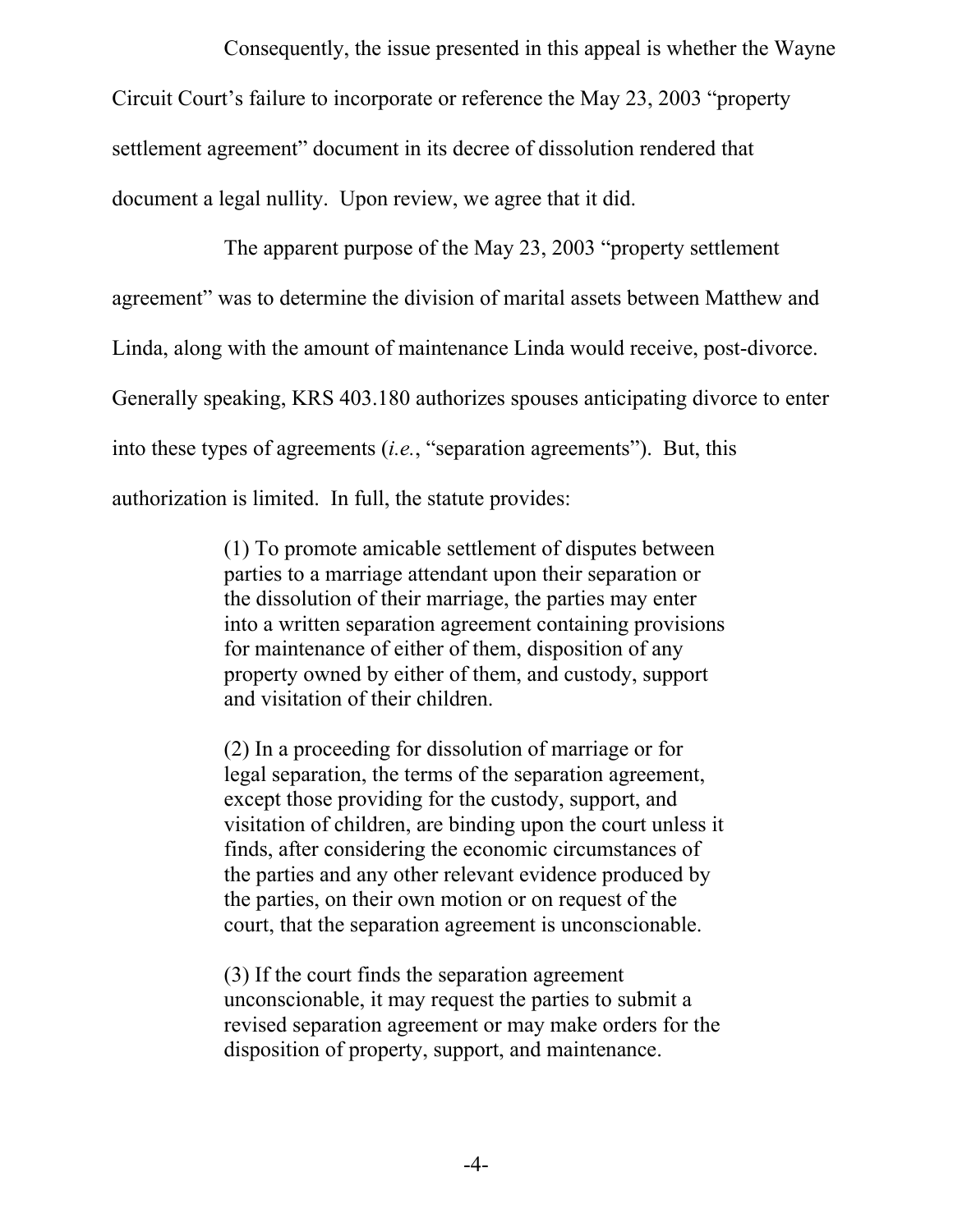(4) If the court finds that the separation agreement is not unconscionable as to support, maintenance, and property:

> (a) Unless the separation agreement provides to the contrary, its terms shall be set forth verbatim or incorporated by reference in the decree of dissolution or legal separation and the parties shall be ordered to perform them; or

(b) If the separation agreement provides that its terms shall not be set forth in the decree, the decree shall identify the separation agreement and state that the court has found the terms not unconscionable.

(5) Terms of the agreement set forth in the decree are enforceable by all remedies available for enforcement of a judgment, including contempt, and are enforceable as contract terms.

(6) Except for terms concerning the support, custody, or visitation of children, the decree may expressly preclude or limit modification of terms if the separation agreement so provides. Otherwise, terms of a separation agreement are automatically modified by modification of the decree.

In *Shraberg v. Shraberg*, 939 S.W.2d 330 (Ky. 1997), the Kentucky

Supreme Court explained that KRS 403.180 was designed by the General

Assembly to protect parties from "their own irresponsible agreements." *Id*. at 333.

To that end, KRS 403.180 requires courts to approve separation agreements. And,

this statute only permits courts to approve separation agreements in one of two

ways: (1) by setting forth the terms of the agreement verbatim or incorporating

them by reference into the decree of dissolution, in which event the terms of the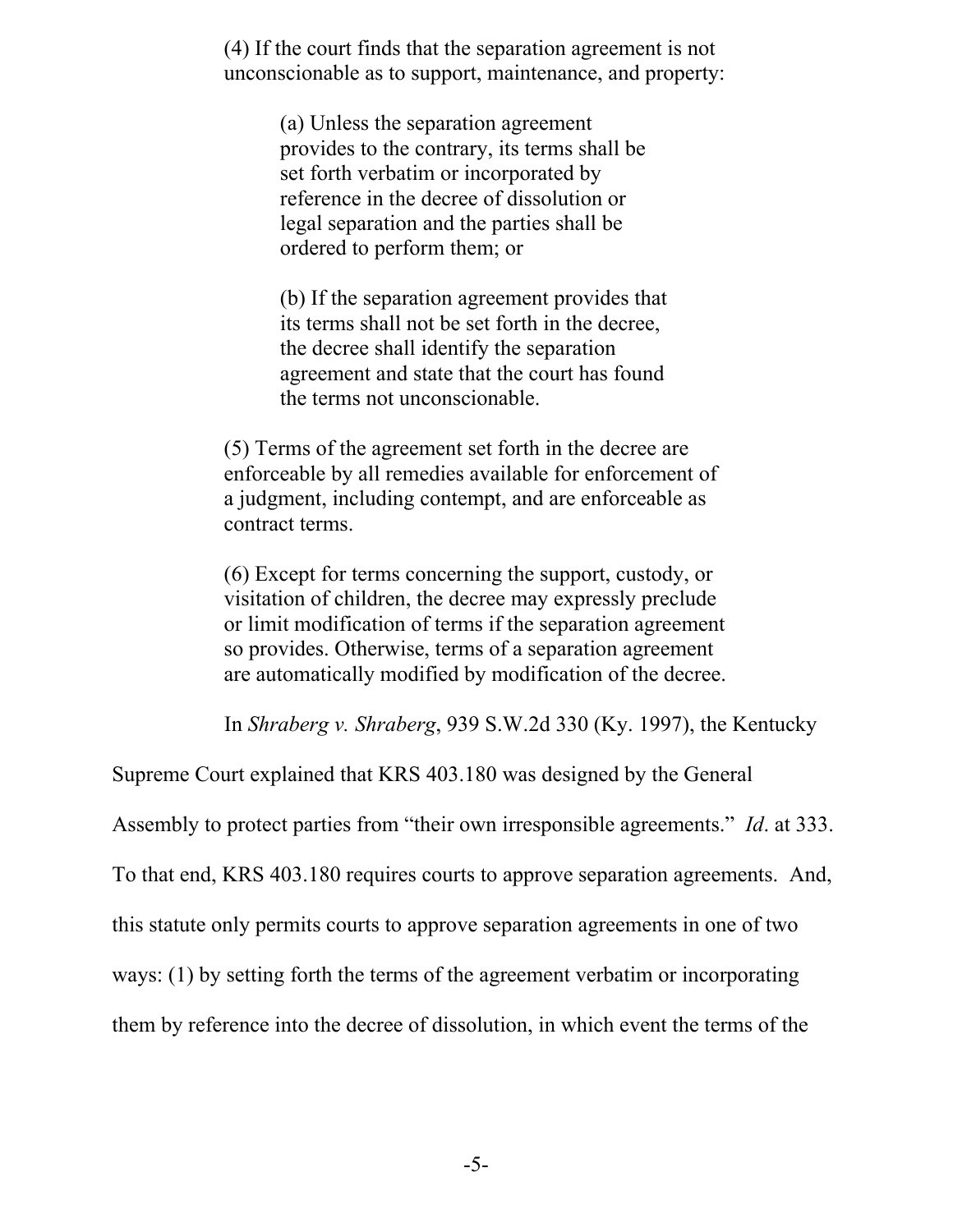agreement become enforceable as a judgment;<sup>[2](#page-5-0)</sup> or (2) by identifying the separation agreement in the decree and stating that the terms of the agreement are not unconscionable, in which event the agreement simply becomes a contract.<sup>[3](#page-5-1)</sup>

Here, when the Wayne Circuit Court entered its dissolution decree with respect to Matthew's and Linda's marriage, it failed to do either of these things; in fact, it made no mention of any property settlement agreement between Matthew and Linda. A panel of this Court has also determined that it is impermissible for Linda to reopen her divorce proceedings for the purpose of adding the requisite approval language into the dissolution decree. That determination is now binding. *See Davis v. Davis*, No. 2012-CA-001243-MR, 2013 WL 2450204 (Ky. App. June 7, 2013), *review denied* (April 9, 2014). Accordingly, the May 23, 2003 "property settlement agreement" between Matthew and Linda has never achieved and will never achieve court approval. Thus, it has never achieved and will never achieve any kind of legal viability.

<span id="page-5-0"></span><sup>2</sup> *See* KRS 403.180(4)(a) and (5). As an aside, KRS 403.180(5) does not stand for the proposition, as Linda appears to insinuate over the course of her brief, that terms from a settlement agreement that have been incorporated into a dissolution decree become both a judgment *and* a contract. It merely stands for the proposition that once those terms have been incorporated into a judgment, those terms are subject to legal interpretation, rather than principles of equity. *See Bailey v. Bailey*, 231 S.W.3d 793, 797 (Ky. App. 2007).

<span id="page-5-1"></span><sup>3</sup> *See* KRS 403.180(4)(b), which simply reflects court *approval* of a separation agreement, as opposed to approval and incorporation. Approval of a separation agreement, standing alone, is not a command to pay what is due by its terms; therefore, there is no order of the court or decree of the court that has been violated in the event of nonpayment or nonperformance. Thus, when a party to a divorce action, where the court has only approved and ratified the agreement, asserts non-payment under its conditions, he or she is confined to a claim on contract, as opposed to contempt proceedings. This is implicit in KRS 403.180(5). For parity of reasoning, *see also Oedekoven v. Oedekoven*, 538 P.2d 1292, 1294 (Wyo. 1975).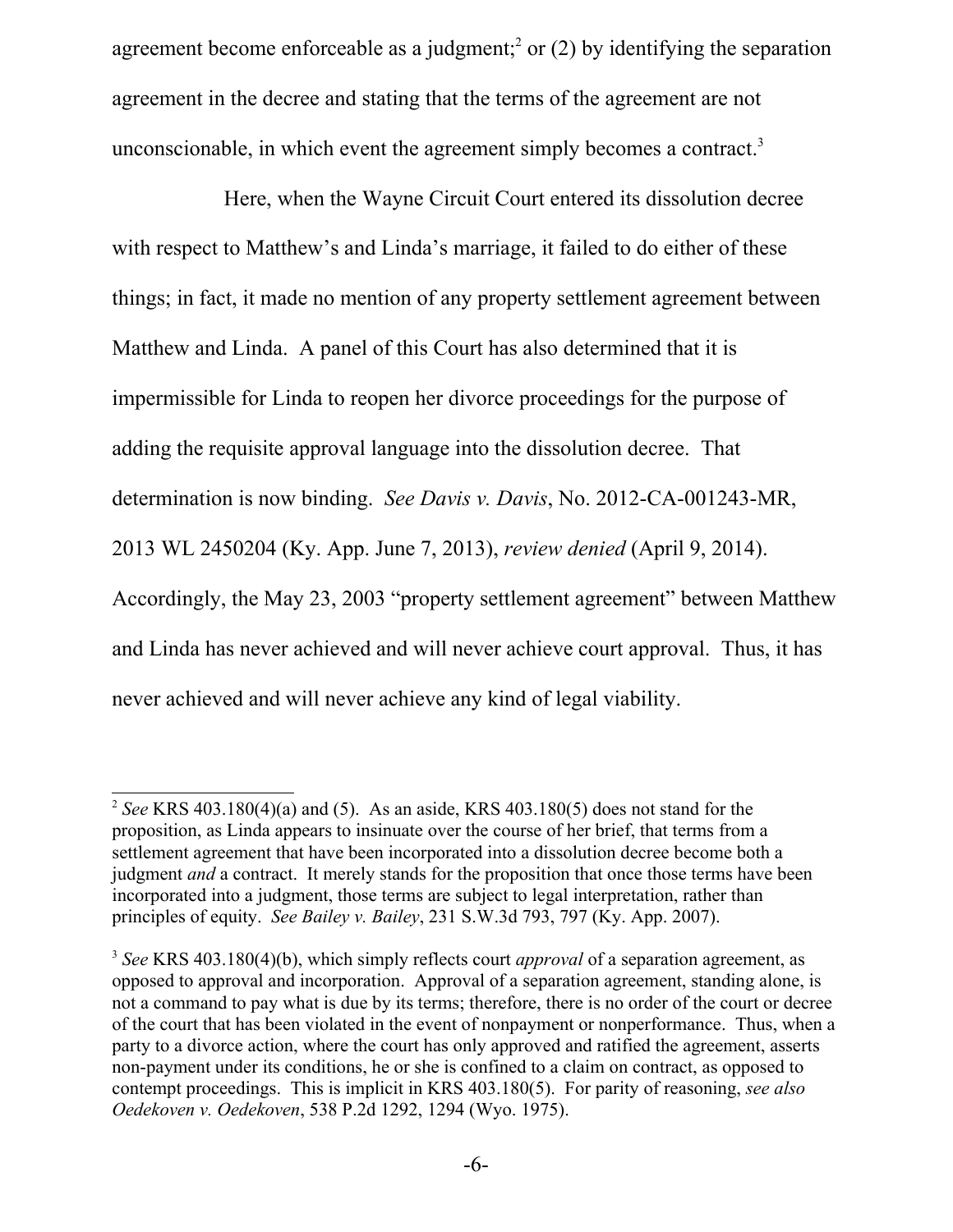makes the following argument:

A claim for unjust enrichment is created by the common law and is not a statutory creation. If a statute such as KRS 403.180(5) does not expressly manifest an intention to abrogate the common law authority, it is well settled that the legislature intention [sic] to abrogate the common law will not be presumed and that such an intention must be clearly apparent. *James v. Churchill Downs, Inc.*, 620 S.W.2d 323 (Ky. App. 1981). Therefore, as KRS 403.180(5) does not make the agreement void, the attempt by Appellee Karen Davis to have this Court find that the statute prevents Appellant Linda Davis from maintaining an action for unjust enrichment is wrong in that it overrules the common law where the statute itself did not provide that the agreement would be void.

The essence of Linda's argument appears to be that because KRS

403.180 does *not* specifically provide that separation agreements that have *not* been approved by a court are absolutely *void*, they must be *valid* under the common law. And, reasoning that she and Matthew therefore had a valid separation agreement under the common law, Linda argues that where a valid separation agreement provides that one spouse promises to maintain the other spouse as a beneficiary to a life insurance policy and that promise is subsequently broken and the beneficiary is changed to another person, a court of equity may allow the aggrieved spouse to assert an unjust enrichment claim against the new beneficiary and impose a constructive trust upon the proceeds of the life insurance policy.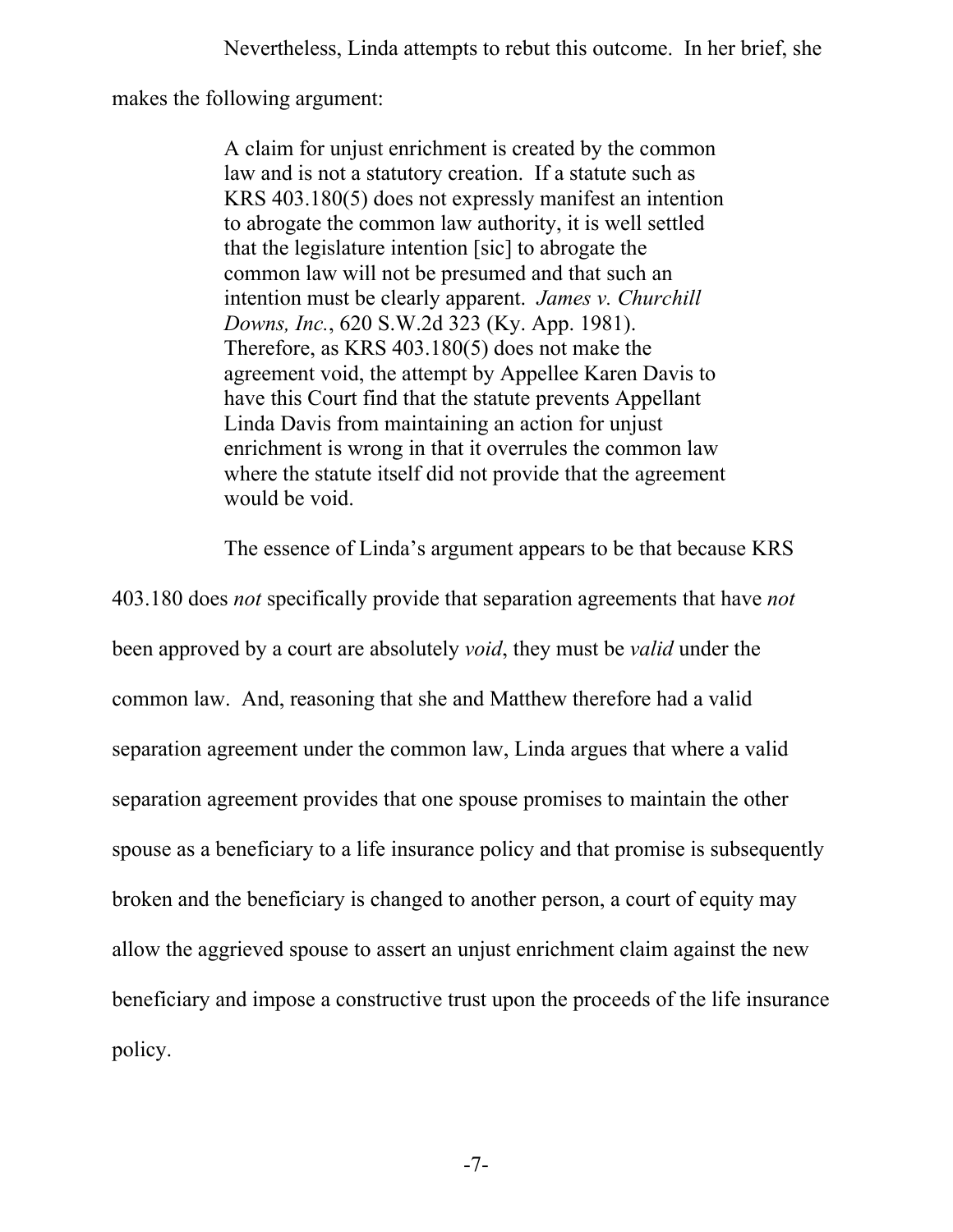The fundamental problem with Linda's argument in this vein is that it is premised upon the notions that divorce, dissolution, and, by extension,

separation agreements entered in anticipation of dissolution are based upon either common law rights or common law causes of action; and, that those common law rights or common law causes of action would continue to exist unless clearly and unequivocally abrogated by statute. As a general proposition, Linda is correct that the General Assembly only abrogates common law rights and causes of action by enacting statutes that clearly reflect its intent to do so. *See James,* 620 S.W.2d at 324. This is irrelevant, however, because divorce, dissolution, and, by extension, separation agreements entered in anticipation of dissolution are not common law rights or causes of action. As explained in *Peniston v. Peniston*, 511 S.W.2d 675, 676 (Ky. 1974),

> Divorce is a creature of statute in the United States, and the power of the legislature over the subject of marriage as a civil status and its dissolution is unlimited and supreme except as restricted by the Constitution. 24 Am.Jur.2d, Divorce and Separation, Section 4, page 178.

> The Commonwealth of Kentucky has adopted this general rule, and this court [h]as held that the legal right to a divorce in this state is purely statutory. *Williams v. Williams*, 136 Ky. 71, 123 S.W. 337 (1909).

> The legislative authority governing divorce proceedings is reflected by the statutes adopted.

Stated differently, the question is not whether KRS 403.180 was

intended to *abrogate* a common law right that otherwise would have permitted

Linda to make a legally binding separation agreement with Matthew. Rather, the